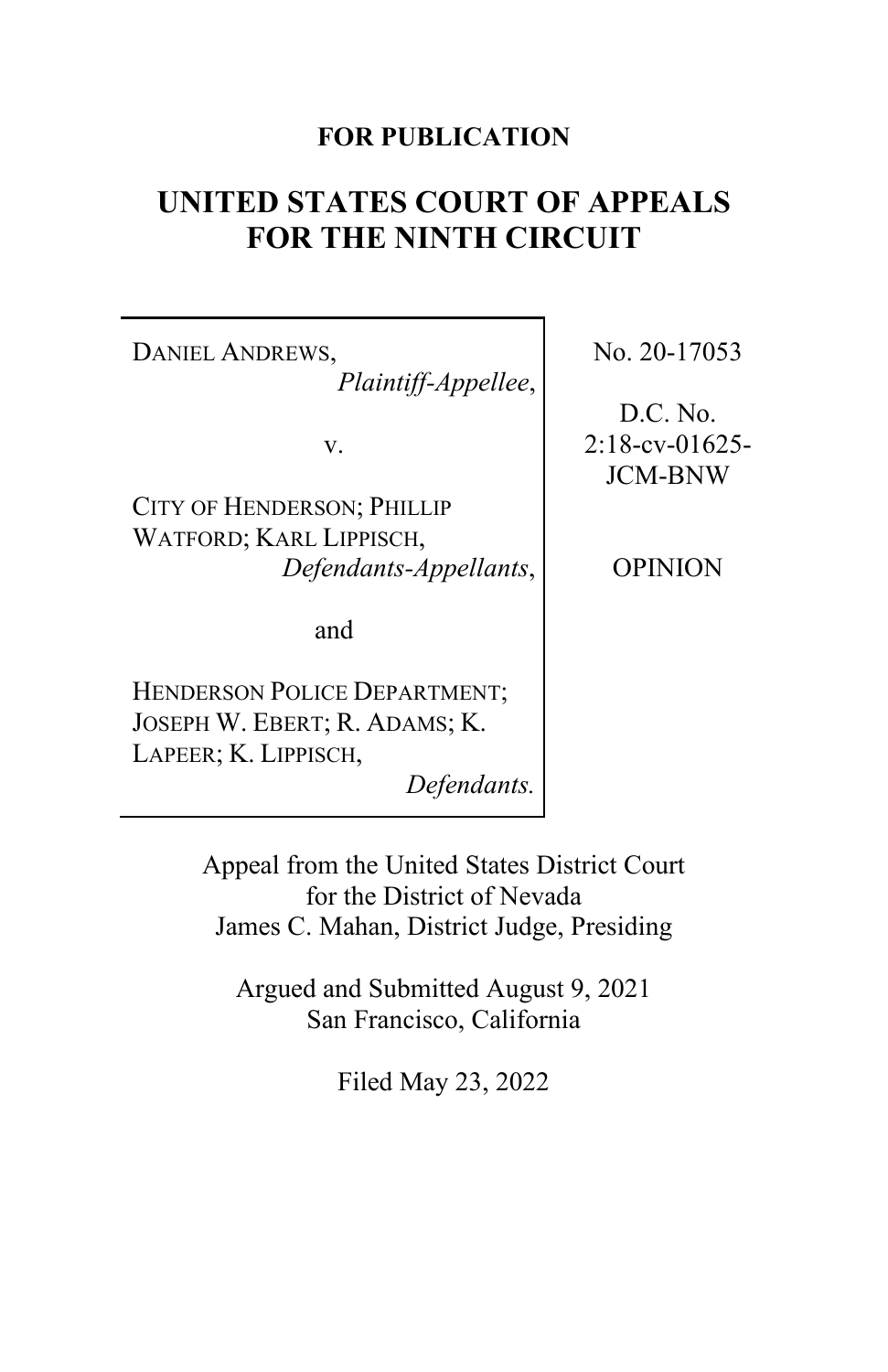Before: Eugene E. Siler,**[\\*](#page-1-0)** Morgan Christen, and Danielle J. Forrest, Circuit Judges.

Opinion by Judge Forrest

# **SUMMARY[\\*\\*](#page-1-1)**

#### **Civil Rights**

The panel affirmed the district court's denial, on summary judgment, of qualified immunity to two police detectives in an action brought pursuant to 42 U.S.C. § 1983 alleging defendants used excessive force, in violation of the Fourth Amendment, when, without warning, they tackled plaintiff to the ground, fracturing his hip.

Defendants believed they had probable cause to arrest plaintiff for a series of armed robberies and forcibly tackled him as he was leaving a Nevada state courthouse. The panel held that the use of force was substantial. Although plaintiff was suspected of a serious crime, viewing the evidence in his favor, the detectives knew that he was not armed and was not posing an immediate threat to anyone as he exited the courthouse. Under these circumstances, a reasonable jury could find that the degree of force used against plaintiff violated his Fourth Amendment right against excessive force, and the detectives were not entitled to summary

<span id="page-1-0"></span>**<sup>\*</sup>** The Honorable Eugene E. Siler, United States Circuit Judge for the U.S. Court of Appeals for the Sixth Circuit, sitting by designation.

<span id="page-1-1"></span>**<sup>\*\*</sup>** This summary constitutes no part of the opinion of the court. It has been prepared by court staff for the convenience of the reader.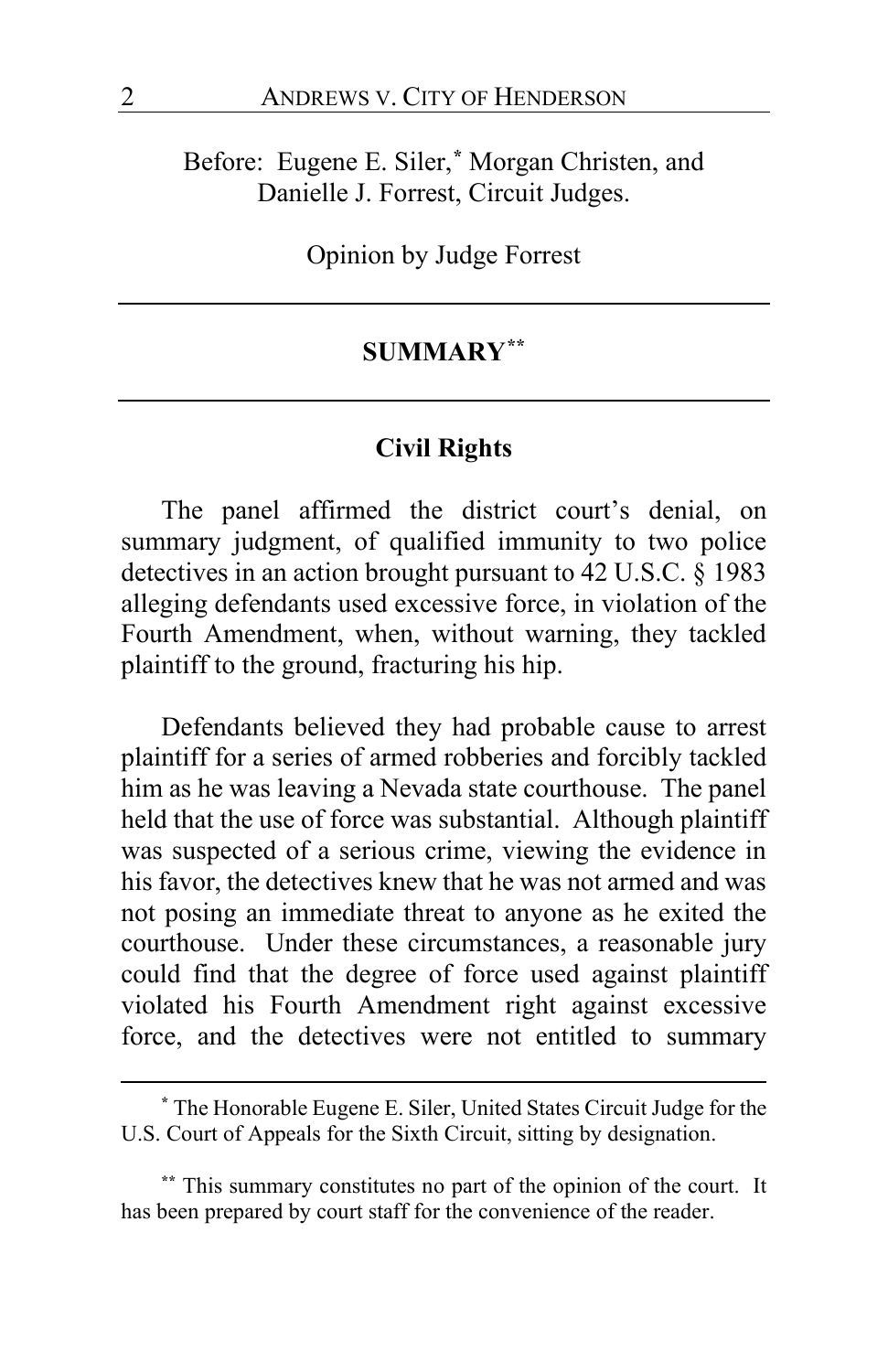judgment on the question of whether they committed a constitutional violation.

The panel further held that *Blankenhorn v. City of Orange*, 485 F.3d 463 (9th Cir. 2007) clearly established and thus put a prudent officer on notice—that an officer violates the Fourth Amendment by tackling and piling on top of a relatively calm, non-resisting suspect who posed little threat of safety without any prior warning and without attempting a less violent means of effecting an arrest.

The panel held that it lacked pendent appellate jurisdiction over the district court's denial of the City of Henderson's separate motion for summary judgment because the issue of the City's § 1983 municipal liability was not inextricably intertwined with the detectives' claim of qualified immunity.

# **COUNSEL**

Michael J. Oh (argued), Senior Assistant City Attorney; Nicholas G. Vaskov, City Attorney; Office of the City Attorney, Henderson, Nevada; for Defendants-Appellants.

Peter Goldstein (argued), Peter Goldstein Law Corp., Las Vegas, Nevada, for Plaintiff-Appellee.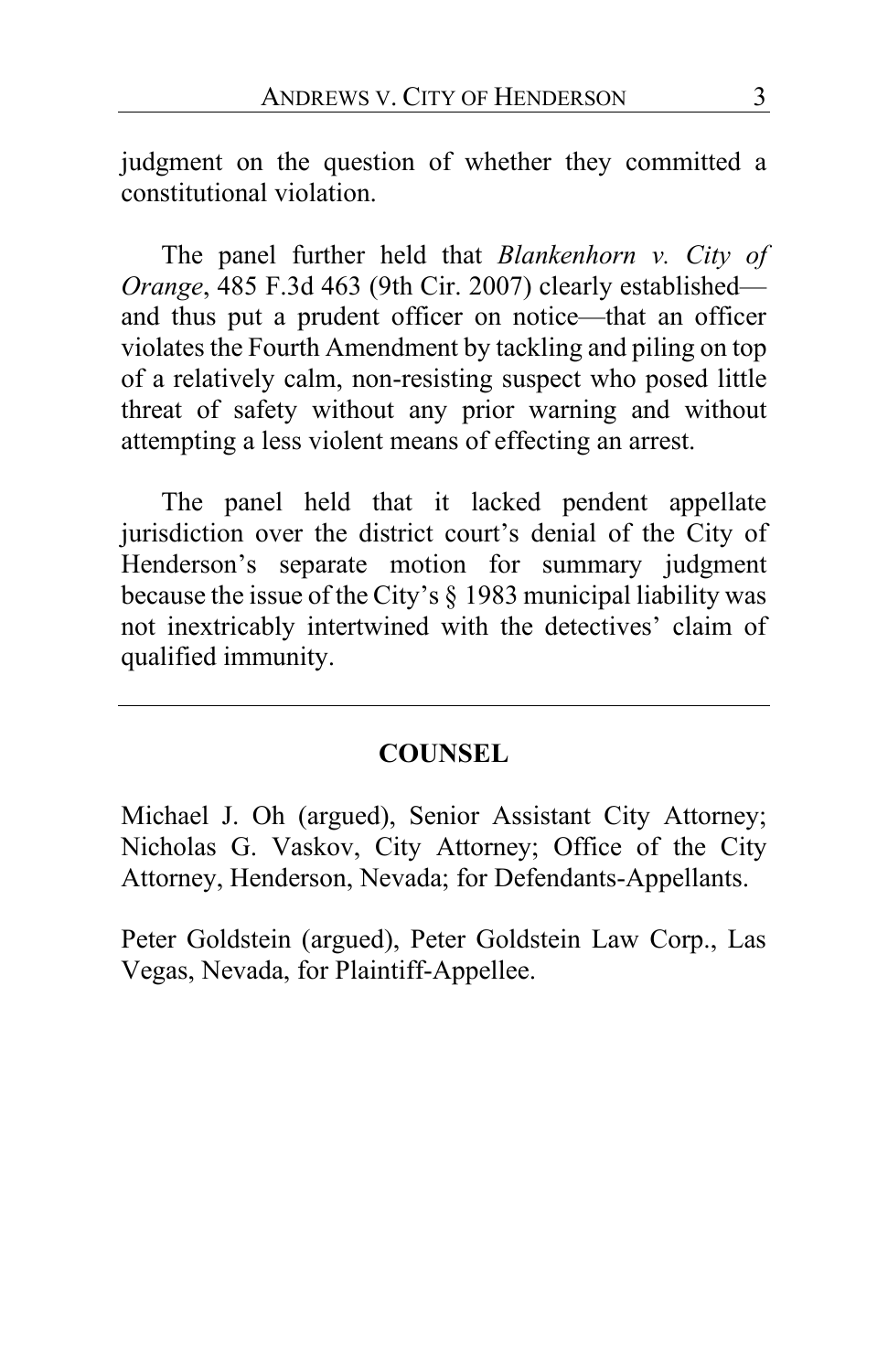#### **OPINION**

FORREST, Circuit Judge:

Plaintiff Daniel Andrews exited a Nevada state courthouse and, without warning, two plainclothes detectives tackled him to the ground, fracturing his hip. Andrews was not resisting, fleeing, or committing a crime. Moreover, because he had just passed through the courthouse's security checkpoint, including a metal detector and x-ray scanner, the detectives knew that Andrews was unarmed. Andrews sued the detectives and the City of Henderson (collectively, Defendants) under 42 U.S.C. § 1983 for excessive force in violation of the Fourth Amendment. The detectives moved for summary judgment arguing that they are protected by qualified immunity, and the City moved for summary judgment arguing Andrews could not establish municipal liability under any of the theories that he advanced. The district court denied the detectives' motion and denied the City's motion except as to Andrews's ratification theory. We affirm.

## **I. Background**

# **A. Factual History[1](#page-3-0)**

After a series of armed robberies at various businesses in Henderson, Nevada, detectives with the Henderson Police

<span id="page-3-0"></span>**<sup>1</sup>** Because this case comes to us on review of the district court's ruling on Defendants' motion for summary judgment, we view the facts in the light most favorable to Andrews. *Rice v. Morehouse*, 989 F.3d 1112, 1120 (9th Cir. 2021). But "[w]e do not credit a party's version of events that the record, such as an unchallenged video recording of the incident, 'quite clearly contradicts.'" *Id.* (quoting *Scott v. County of San Bernardino*, 903 F.3d 943, 952 (9th Cir. 2018)).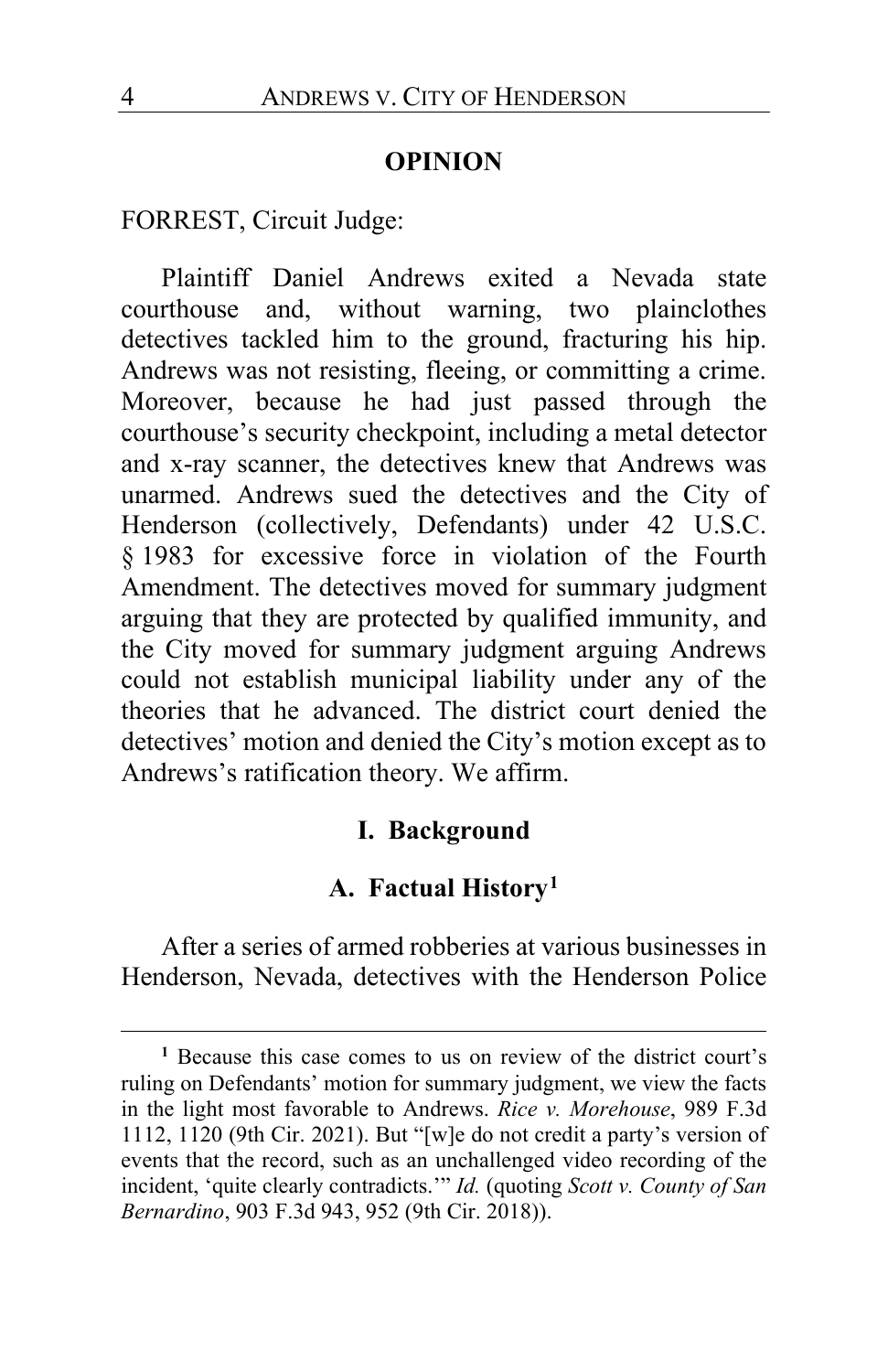Department (HPD) began surveilling a woman suspected of assisting a man with a recent robbery. On January 3, 2017, the woman left a gas station in a car driven by an unidentified man, and several plainclothes detectives followed behind. The detectives learned from the lead detective on the case that the driver was Andrews and that they had probable cause to arrest him for the armed robberies. The detectives followed the pair to the Henderson Justice Facility parking lot and watched as they exited the vehicle.

The detectives observed Andrews and the woman walk into the Henderson Municipal Courthouse. To enter the courthouse, the pair had to pass through a security checkpoint that included a metal detector and x-ray scanner. One detective followed Andrews and the woman into the courthouse and tracked their location. The other detectives waited outside so they could arrest Andrews after he exited the courthouse because they knew he would be unarmed at that point, having passed through the courthouse's metal detectors. All of the detectives were in plain clothes.

Twenty minutes after entering the courthouse, Andrews and the woman reemerged, and Detectives Phillip Watford and Karl Lippisch walked slowly toward them without identifying themselves. When Detective Watford was approximately a foot away from Andrews, he lunged and tackled him to the ground. Detective Lippisch also jumped toward Andrews and Detective Watford and landed on top of them as they fell. Detective Lippisch kept his weight on Detective Watford's back as Detective Watford handcuffed Andrews's arms behind his back. The detectives' takedown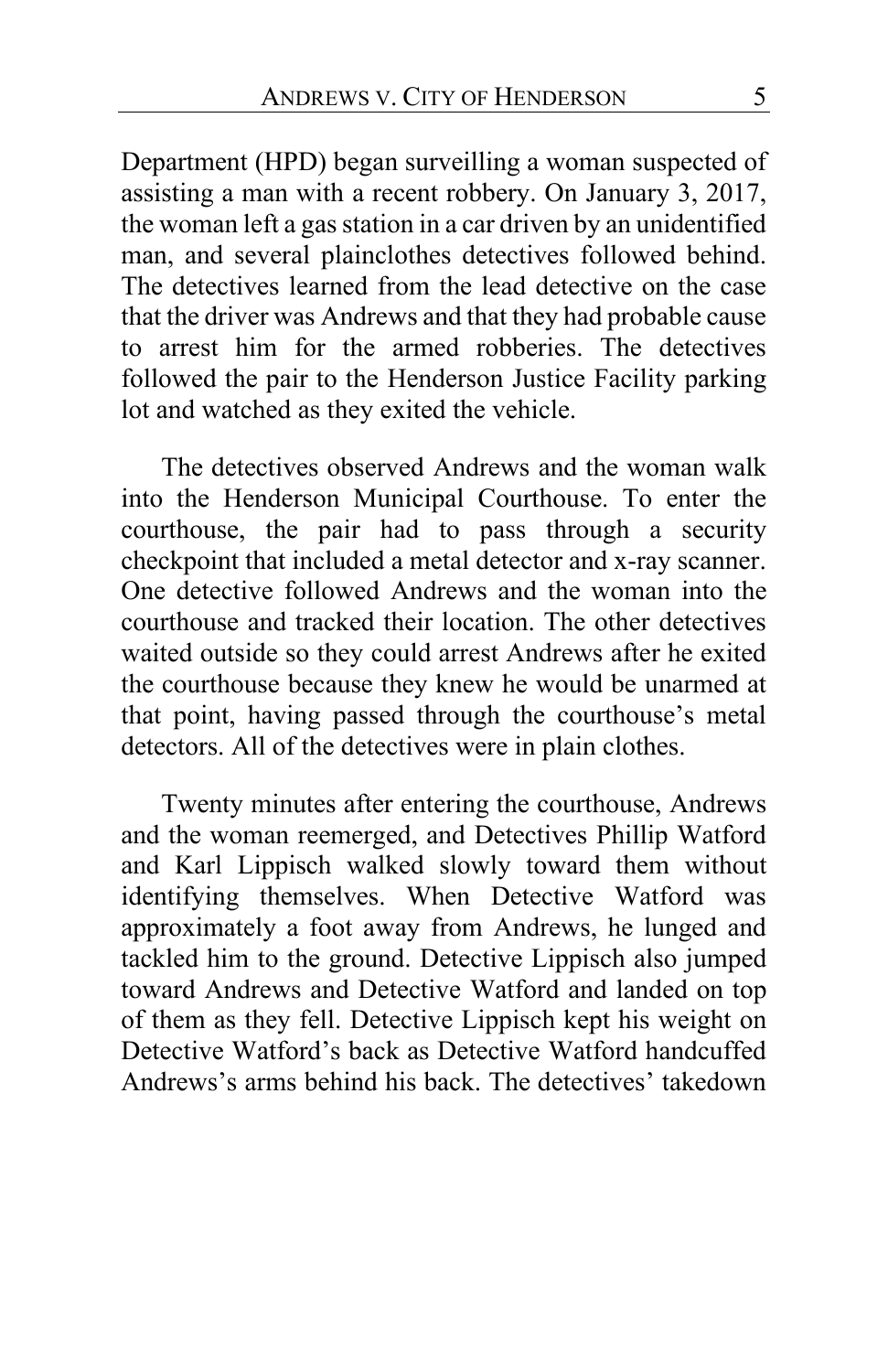resulted in an acetabular**[2](#page-5-0)** fracture of Andrews's hip, which required two surgeries.

After the arrest, Detective Watford prepared a "use of force" report detailing the event. Several of Detective Watford's supervisors reviewed the report and video footage of the arrest and determined that the use of force did not violate HPD policy or warrant further action.

# **B. Procedural History**

Andrews sued Detectives Watford and Lippisch and the City under 42 U.S.C. § 1983, asserting a Fourth Amendment excessive-force claim against the detectives and a municipal-liability claim against the City. Andrews alleged three theories of municipal liability: (1) failure to train; (2) unconstitutional custom, practice, or policy; and (3) ratification. The Defendants moved for summary judgment, the detectives arguing that they were entitled to qualified immunity and the City arguing that it did not fail to train its officers on the proper use of force or have a policy or custom allowing officers to use excessive force. The City also contended that Andrews did not identify an individual with final policy-making authority who ratified the detectives' allegedly unconstitutional conduct.

The district court denied the detectives' motion for summary judgment raising qualified immunity. It concluded that there was a genuine factual dispute regarding whether the detectives used objectively reasonable force against Andrews. It also determined that the law in this circuit, including *Blankenhorn v. City of Orange*, 485 F.3d 463, 477,

<span id="page-5-0"></span>**<sup>2</sup>** An acetabular fracture is caused by a high-energy impact to the bone.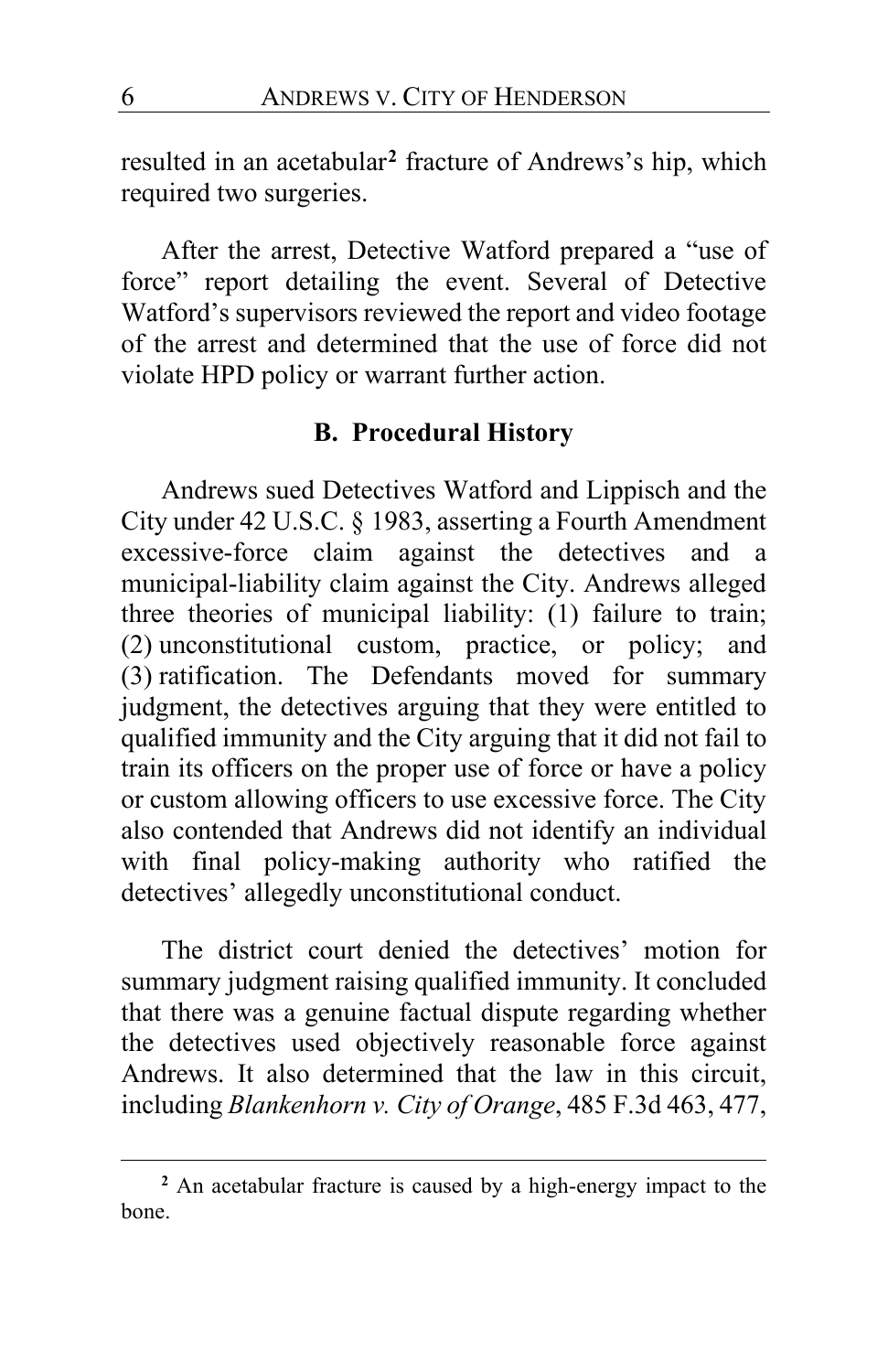481 (9th Cir. 2007), "clearly established" that "force is only justified when there is a need for force" and that it is excessive to "gang tackle" a person "who was suspected of a minor crime, posed no apparent threat to officer safety, and could be found not to have resisted arrest." Viewing the facts in the light most favorable to Andrews, the district court found that the detectives knew Andrews was unarmed and was not resisting arrest, attempting to flee, or committing a crime when they arrested him. Thus, the district court concluded that "there was simply no clear need for force."

The district court granted in part and denied in part the City's motion for summary judgment. It rejected Andrews's longstanding-policy-or-practice and failure-to-train theories, concluding that he failed to present any supporting evidence. But it denied summary judgment on Andrews's ratification theory, concluding that the detectives' contradicting versions of events, "in addition to the fact that the [detectives] were not disciplined, raises a genuine dispute as to whether their decision to use excessive force was ratified."**[3](#page-6-0)** Defendants timely appealed.

#### **II. Discussion**

# **A. Qualified Immunity**

Qualified immunity shields government officials from civil damages unless an official "violate[s] a clearly established constitutional right." *Monzon v. City of Murrieta*, 978 F.3d 1150, 1156 (9th Cir. 2020). Thus, in

<span id="page-6-0"></span>**<sup>3</sup>** Although the City argued that Andrews failed to "put forth evidence indicating that [the detectives'] superiors are final policymakers," the district court declined to address this point because the City raised it in reply, which denied Andrews "an adequate opportunity to respond."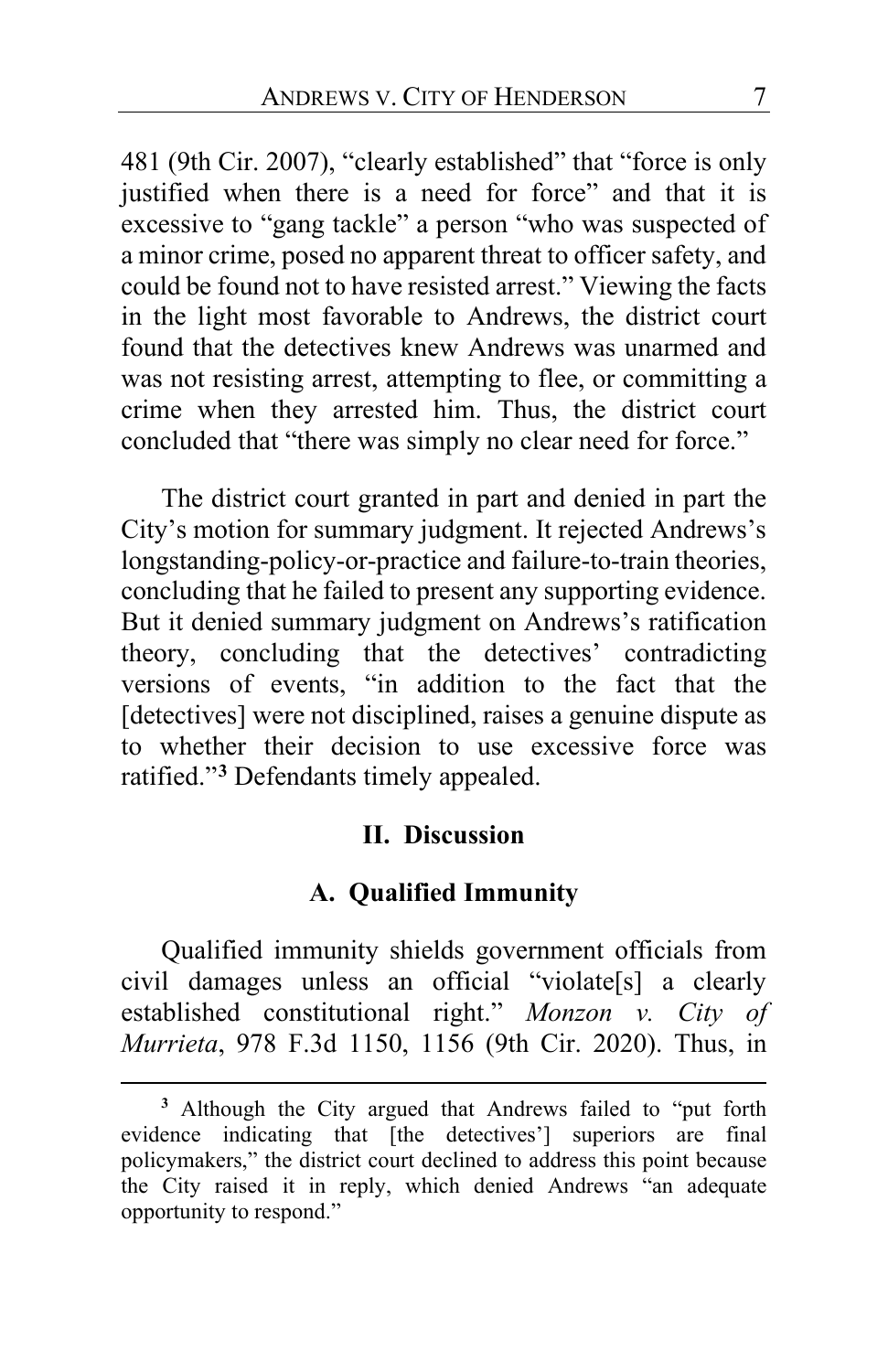determining whether a police officer is entitled to qualified immunity, courts ask two questions: (1) whether "the officer's conduct violated a constitutional right[,]" and (2) "whether the right was clearly established in light of the specific context of the case." *Rice v. Morehouse*, 989 F.3d 1112, 1120 (9th Cir. 2021) (quoting *Tuuamalemalo v. Greene*, 946 F.3d 471, 476 (9th Cir. 2019)).

Under the collateral order doctrine, we have jurisdiction over interlocutory appeals from denials of qualified immunity. *Isayeva v. Sacramento Sheriff's Dep't*, 872 F.3d 938, 944–45 (9th Cir. 2017); *see* 28 U.S.C. § 1291. We have the authority to review such denials "because [q]ualified immunity is immunity from suit, not just a defense to liability," and "[t]he immunity is effectively lost if a case is erroneously permitted to go to trial." *Isayeva*, 872 F.3d at 944–45 (internal quotation marks and citations omitted). But our jurisdictional power is limited to legal issues, not factual disputes. *Williamson v. City of Nat'l City*, 23 F.4th 1146, 1151 (9th Cir. 2022). In other words, "[a] public official may not immediately appeal a *fact*-related dispute about the pretrial record, namely, whether or not the evidence in the pretrial record was sufficient to show a genuine issue of fact for trial." *Estate of Anderson v. Marsh*, 985 F.3d 726, 731 (9th Cir. 2021) (quoting *Foster v. City of Indio*, 908 F.3d 1204, 1210 (9th Cir. 2018)) (internal quotation marks omitted). But we can decide whether "taking the facts in the light most favorable to the non-moving party, the defendants are entitled to qualified immunity." *Isayeva*, 872 F.3d at 945. And in making this determination, we exercise de novo review. *Hines v. Youseff*, 914 F.3d 1218, 1227 (9th Cir. 2019).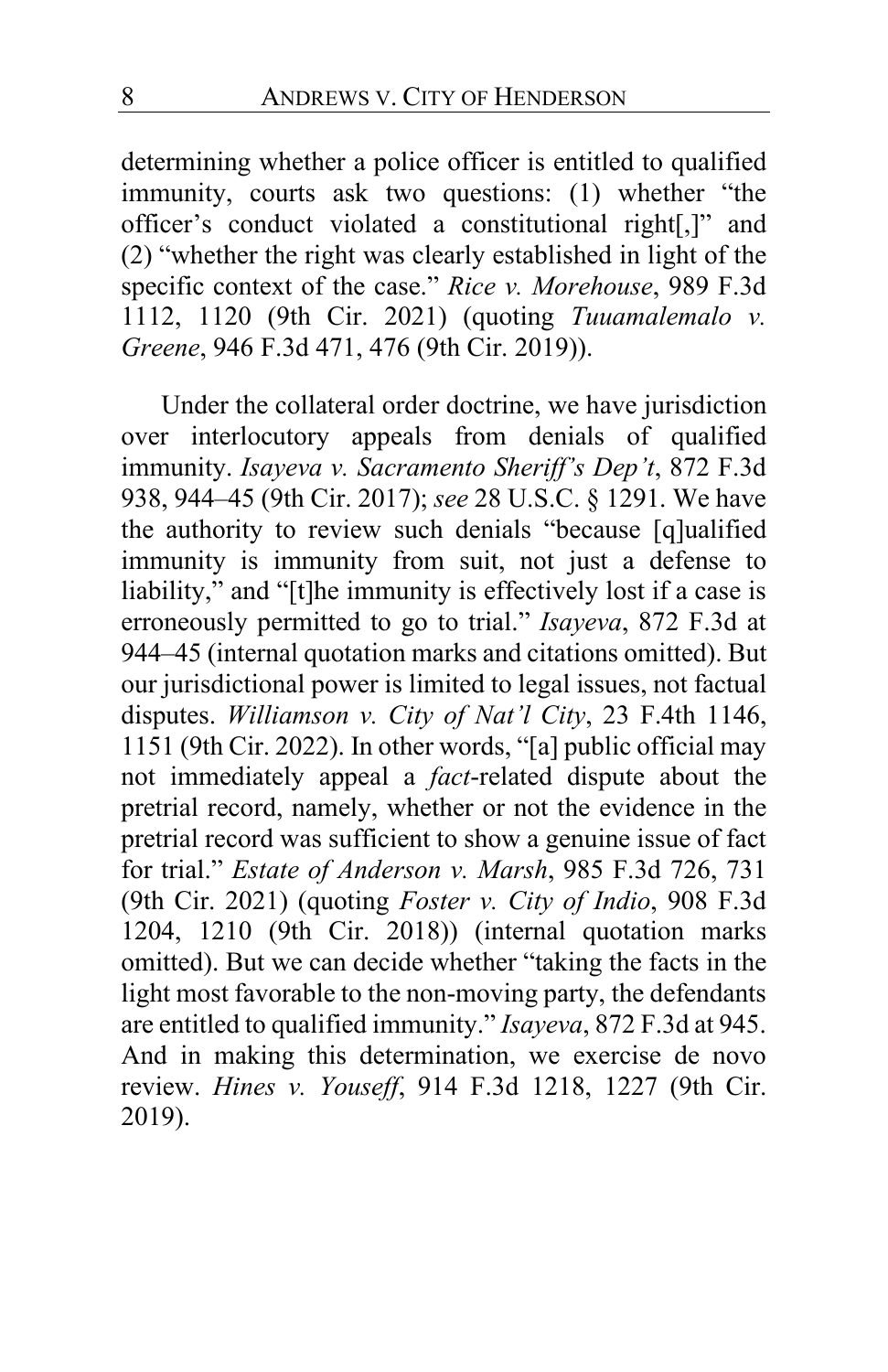#### **1. Fourth Amendment violation**

The central question in determining whether law enforcement officers violated the Fourth Amendment by using excessive force is "whether the officers' actions are objectively reasonable in light of the facts and circumstances confronting them." *Williamson*, 23 F.4th at 1151 (internal quotation marks and citation omitted); *see also Lombardo v. City of St. Louis*, 141 S. Ct. 2239, 2242 (2021). "All determinations of unreasonable force 'must embody allowance for the fact that police officers are often forced to make split-second judgments—in circumstances that are tense, uncertain, and rapidly evolving—about the amount of force that is necessary in a particular situation.'" *Scott v. Henrich*, 39 F.3d 912, 914 (9th Cir. 1994) (quoting *Graham v. Connor*, 490 U.S. 386, 396–97 (1989)).

"Neither tackling nor punching a suspect to make an arrest *necessarily* constitutes excessive force." *Blankenhorn*, 485 F.3d at 477 (quoting *Graham*, 390 U.S. at 396) (emphasis added). Instead, whether a constitutional violation occurred depends on "(1) the severity of the intrusion on the individual's Fourth Amendment rights by evaluating the type and amount of force inflicted, (2) the government's interest in the use of force, and (3) the balance between the gravity of the intrusion on the individual and the government's need for that intrusion." *Rice*, 989 F.3d at 1121 (quoting *Lowry v. City of San Diego,* 858 F.3d 1248, 1256 (9th Cir. 2017) (en banc)) (internal quotation marks omitted). We address each of these considerations in turn.

#### **a. Type and amount of force**

"We consider the 'specific factual circumstances' of the case in classifying the force used." *Williamson*, 23 F.4th at 1151–52 (quoting *Lowry*, 858 F.3d at 1256). Relevant to our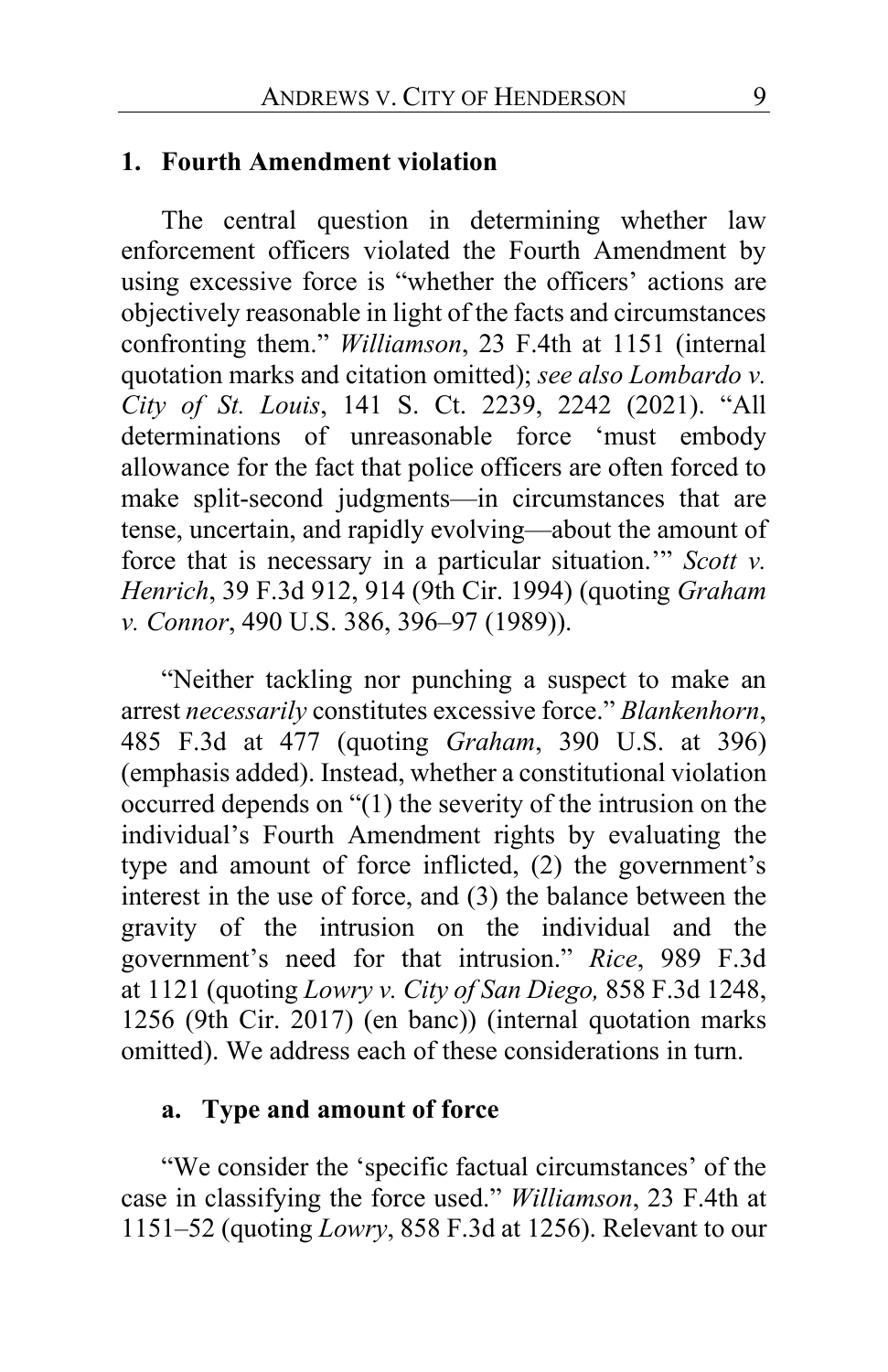analysis are the "nature and degree of physical contact" and "the risk of harm and the actual harm experienced." *Id.*  at 1152 (internal quotation marks and citations omitted). "The presence of non-minor physical injuries . . . is certainly relevant in evaluating the degree of the Fourth Amendment intrusion." *Bryan v. MacPherson*, 630 F.3d 805, 824–25 (9th Cir. 2010).

A physical tackle that results in severe injury may constitute a significant use of force. In *Rice*, for example, we held that an officer's takedown maneuver that resulted in the suspect falling face-first onto the pavement was a "substantial" and "aggressive" use of force where the suspect suffered "'extreme pain' immediately following his arrest and long-term physical pain for which he received medical treatment." 989 F.3d at 1121 (quoting *Santos v. Gates*, 287 F.3d 846, 853 (9th Cir. 2002)). Likewise, in *Santos*, we held that an officer's use of force was "quite severe" where the suspect taken to the ground "suffered a broken vertebra which caused him both pain and immobility." 287 F.3d at 853–54; *see also Blankenhorn,*  485 F.3d at 479 (finding that officers acted unreasonably in "gang-tackling" a plaintiff); *Meredith v. Erath*, 342 F.3d 1057, 1061 (9th Cir. 2003) (finding that grabbing a suspect by the arms, forcibly throwing her to the ground, and twisting her arms could constitute excessive force). In contrast, in *Jackson v. City of Bremerton*, 268 F.3d 646, 650, 652 (9th Cir. 2001), we found that a broken finger during a routine arrest was a "minimal" intrusion.

In this case, the detectives forcibly tackled Andrews to the ground with enough force to fracture his hip. The injury resulted in "excruciating pain" and required two surgeries. Under these circumstances, we conclude that this use of force by the detectives was "substantial" and, therefore,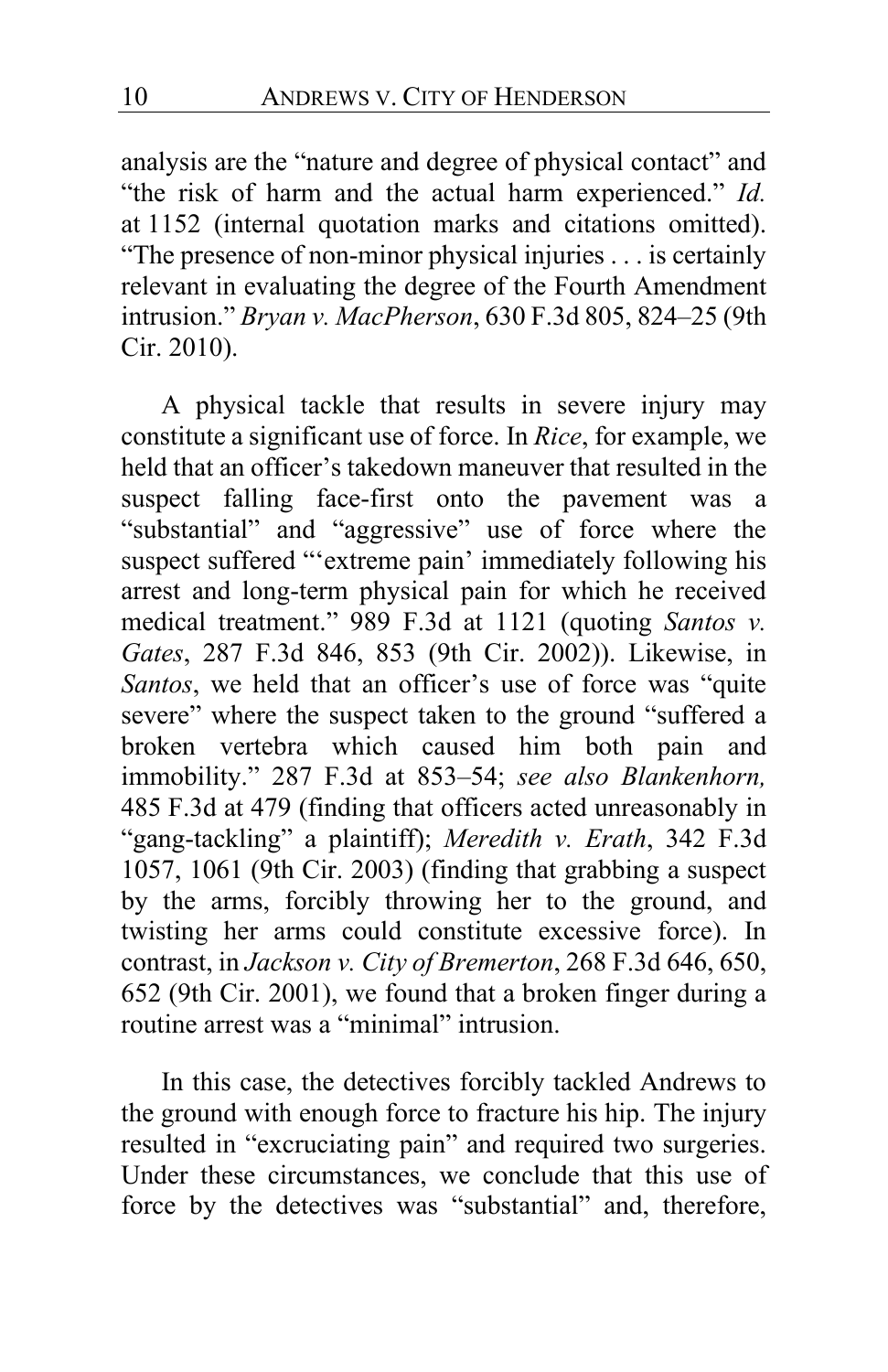"must be justified by the need for the specific level of force employed." *Rice*, 989 F.3d at 1121 (quoting *Santos*, 287 F.3d at 855 and *Bryan*, 630 F.3d at 825).

# **b. Governmental interest**

We evaluate the government's interest in using force by considering three primary factors: "(1) how severe the crime at issue was, (2) whether the suspect posed an immediate threat to the safety of the officers or others, and (3) whether the suspect was actively resisting arrest or attempting to evade arrest by flight." *Williamson*, 23 F.4th at 1153 (internal quotation marks and citation omitted). "[T]he 'most important' is the second factor—whether the suspect posed an immediate threat to others." *Id*. These factors are not exclusive, however, and must be considered under the totality of the circumstances, including whether "less intrusive alternatives" were available to the officers and whether the officers gave "proper warnings" before using force. *Rice*, 989 F.3d at 1122*.*; *see Bryan*, 630 F.3d at 831 ("[W]hile by no means dispositive, that [the officer] did not provide a warning before deploying the [taser] and apparently did not consider less intrusive means of effecting [plaintiff's] arrest factor significantly into our *Graham* analysis.").

Applying these factors, we conclude that the government's interest in using substantial force was minimal here. Armed robbery is a serious crime that poses an obvious risk of violence, and this factor suggests that the government *may* have an interest in using force to effect an arrest. *See S.R. Nehad v. Browder*, 929 F.3d 1125, 1136 (9th Cir. 2019), *cert. denied sub nom. Browder v. Nehad,* 141 S. Ct. 235 (2020). But we must consider this fact in the full context that the officers faced, including that Andrews was not engaged in any violent or nonviolent criminal conduct when he was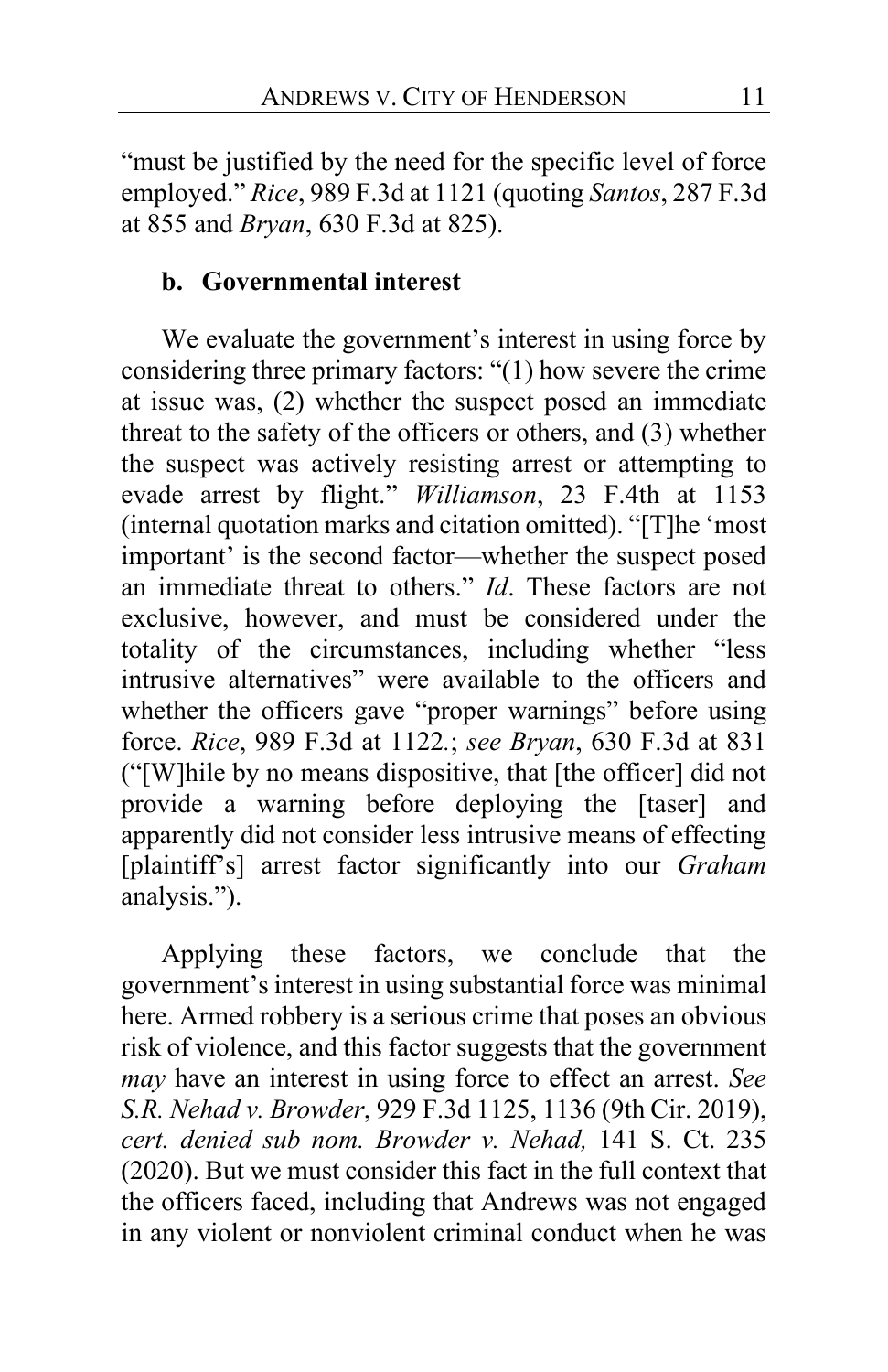tackled without warning by the detectives. Moreover, taking the evidence in the light most favorable to Andrews, the detectives knew that he was not armed when they tackled him as he exited the courthouse. That is why the officers chose to act when they did. Thus, the risk of violence attributable to Andrews's suspected crimes was mitigated by the specific circumstances in which the officers chose to act.

Nor does the evidence show that Andrews otherwise posed a threat to the officers or members of the public. He was not exhibiting any aggressive behavior, and there were no bystanders within his close proximity when he exited the courthouse. And because Andrews did not know the detectives' identities before they tackled him, there is no dispute that he was not resisting arrest or attempting to flee.

Additionally, the detectives do not challenge the district court's finding that they failed to present "undisputed facts to suggest that tackling [Andrews] was the only option available to them." *See Young v. County of Los Angeles*, 655 F.3d 1156, 1166 (9th Cir. 2011) ("That [the defendant employed intermediate force] given the availability of other, less intrusive measures makes clear just how limited was the government's interest in the use of significant force."); *Bryan*, 630 F.3d at 831. They also do not dispute that they gave Andrews no warning before they tackled him. *See Glenn v. Washington County*, 673 F.3d 864, 876 (9th Cir. 2011) ("[W]arnings should be given, when feasible, if the use of force may result in serious injury." (internal quotation marks and citation omitted)). Given this broader context, the nature of Andrews's suspected crime does not establish a strong governmental interest in using significant physical force against him.

In arguing to the contrary, the detectives assert that they had a strong interest in using force because Andrews was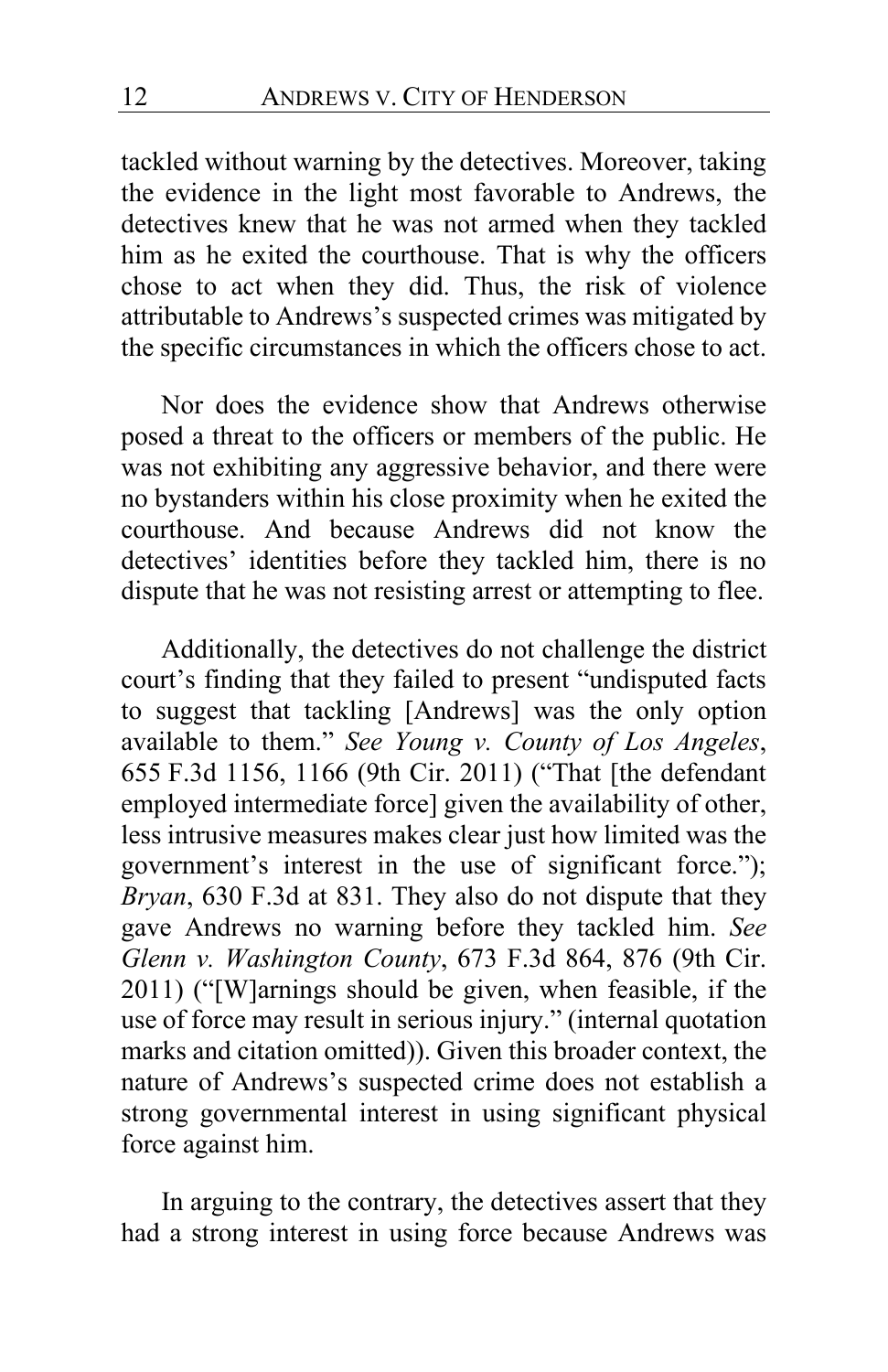suspected of committing multiple armed robberies and, therefore, posed "legitimate, significant risks" to the safety of others outside the courthouse. We do not suggest that the severity of the suspected crime has no bearing on whether a suspect poses a threat to officers or the public—of course it does. *See Browder*, 929 F.3d at 1136; *Monzon*, 978 F.3d at 1157. But the serious nature of a suspected crime does not *necessarily* give rise to a strong governmental interest in the use of significant physical force. *See Browder*, 929 F.3d at 1136.

Our precedent requires that we focus on the *immediate*  threat of harm. That is, we consider the "danger a suspect poses *at the time force is applied*." *Id.* (emphasis added); *see id.* ("Even if [the suspect] had made felonious threats or committed a serious crime prior to [the officer's] arrival, he was indisputably not engaged in any such conduct when [the officer] arrived, let alone when [the officer] fired his weapon."); *Smith v. City of Hemet*, 394 F.3d 689, 703 (9th Cir. 2005) (holding that the suspected domestic violence crime provided minimal justification for the officers' use of force where the suspect "was standing on his porch alone and separated from his wife" and "had no guns or weapons in his possession").

Thus, as we have explained, although Andrews was suspected of a serious crime, viewing the evidence in his favor, the detectives knew that he was not armed and was not posing an immediate threat to anyone as he exited the courthouse. Accordingly, because any immediate threat to safety was minimal, "the nature of the crime at issue provides little, if any, basis for the officers' use of physical force." *Smith*, 394 F.3d at 703.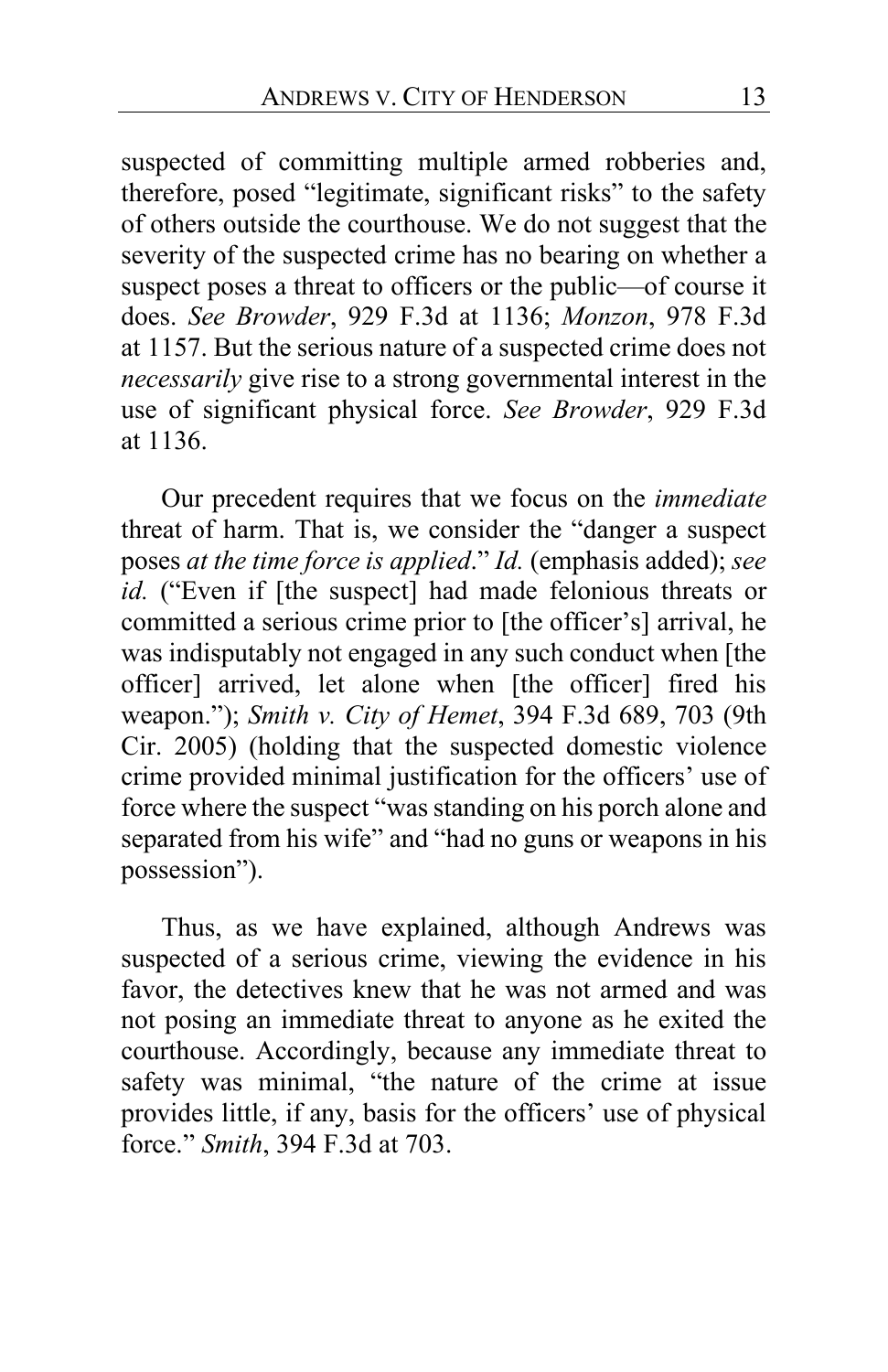#### **c. Balance of interests**

Finally, we weigh whether the detectives' "degree of force used was warranted by the governmental interests at stake," *Deorle v. Rutherford*, 272 F.3d 1272, 1282 (9th Cir. 2001), and we conclude that it is not. The detectives' interest in using significant force against Andrews is undermined by their knowledge that he was unarmed; his lack of any aggressive, threatening, or evasive behavior; and the detectives' failure to provide any prior warning or consider less intrusive alternatives before forcibly tackling him to the ground. Under these circumstances, a reasonable jury could find that the degree of force used against Andrews violated his Fourth Amendment right against excessive force, and the detectives are not entitled to summary judgment on the question of whether they committed a constitutional violation. *See Rice*, 989 F.3d at 1124.

## **2. Clearly Established Right**

Even if a government official violates a constitutional right, the official is entitled to qualified immunity unless the violated right was clearly established at the time of the incident. *Id.* at 1120. A constitutional right is clearly established if it is "sufficiently clear that every reasonable official would have understood that what he is doing violates that right." *Rivas-Villegas v. Cortesluna*, 142 S. Ct. 4, 7 (2021) (per curiam) (quoting *Mullenix v. Luna*, 577 U.S. 7, 11 (2015)).

The Supreme Court has increasingly reiterated that to meet this standard a right "must be defined with specificity" rather than "at a high level of generality." *City of Escondido v. Emmons*, 139 S. Ct. 500, 503 (2019) (per curiam) (citation omitted); *see City of Tahlequah v. Bond*, 142 S. Ct. 9, 11 (2021). "Such specificity is 'especially important in the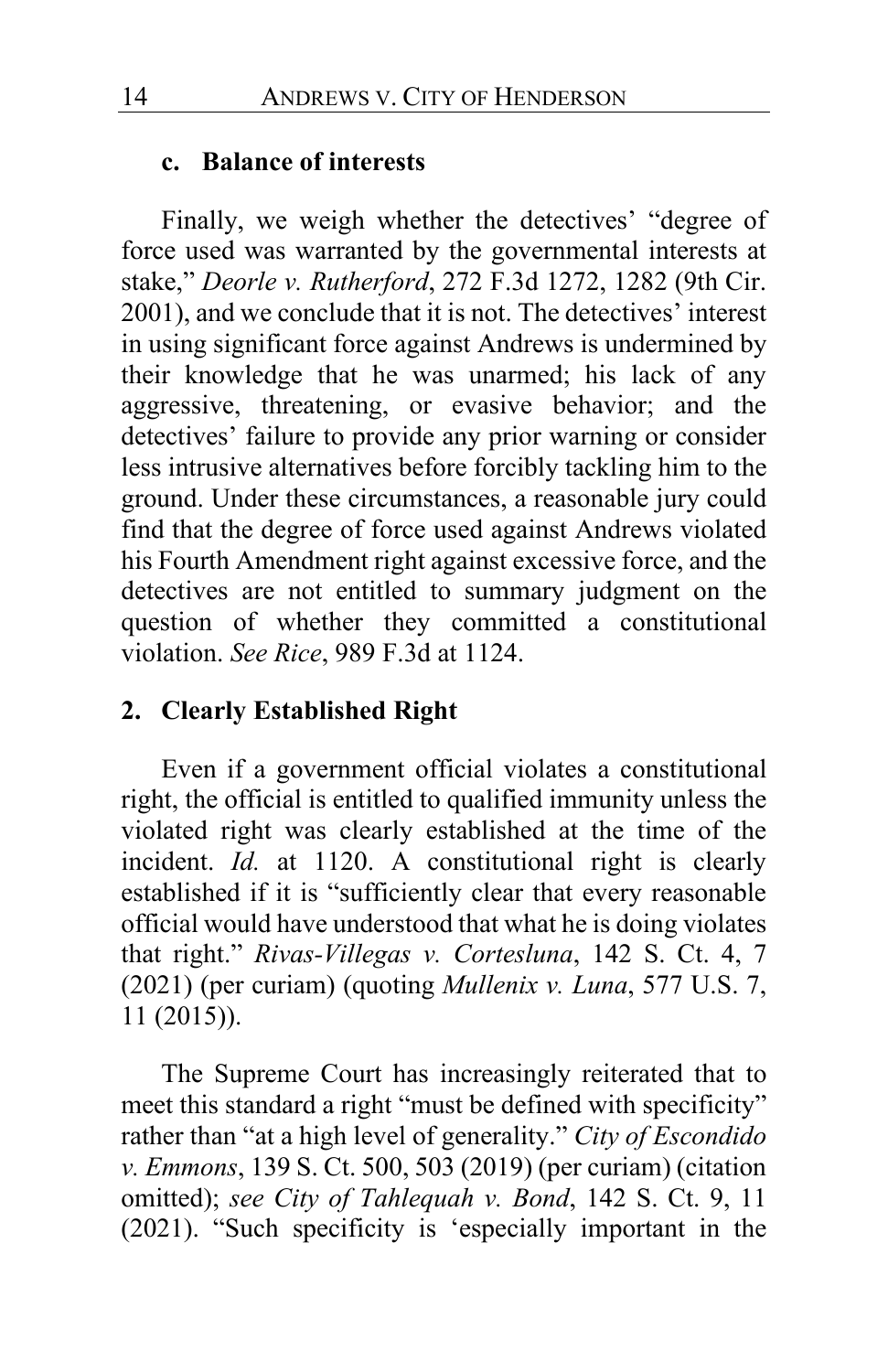Fourth Amendment context,' where it is 'sometimes difficult for an officer to determine how the relevant legal doctrine, here excessive force, will apply to the factual situation the officer confronts.'" *Bond*, 142 S. Ct. at 11–12 (quoting *Mullenix*, 577 U.S. at 12). Thus, "[a]lthough this Court's case law does not require a case directly on point for a right to be clearly established, existing precedent must have placed the statutory or constitutional question beyond debate." *Rivas-Villegas*, 142 S. Ct. at 7–8 (quoting *White v. Pauly,* 137 S. Ct. 548, 551 (2017)) (internal quotation marks omitted).

In *Blankenhorn*, we analyzed whether a three-officer "gang tackle"**[4](#page-14-0)** of a person suspected of misdemeanor trespass at a shopping mall amounted to excessive force under the Fourth Amendment. 485 F.3d at 467–70. In that case, when the suspect refused an officer's orders to kneel and be handcuffed, several officers "immediately . . . jumped on [him]" and tackled him to the ground while punching him several times in the face and body. *Id.* at 469–70.

In concluding that a rational jury could find that the officers' use of force was objectively unreasonable, we found it significant that the severity of the suspected offense was minimal and the officers' "only bases for suspecting that [the plaintiff] was interfering with mall business were his presence at the mall, his previous banishment, his known gang association, and the attention by security." *Id.* at 478. We also concluded that the suspect "did not pose a serious threat to the officers' or others' safety" where the officers stood around with their arms folded and did not prevent mall

<span id="page-14-0"></span>**<sup>4</sup>** *Blankenhorn* does not define "gang tackle," but it is clear that this term refers to an incident where more than one officer uses bodily force to bring an individual "to the ground." 485 F.3d at 478.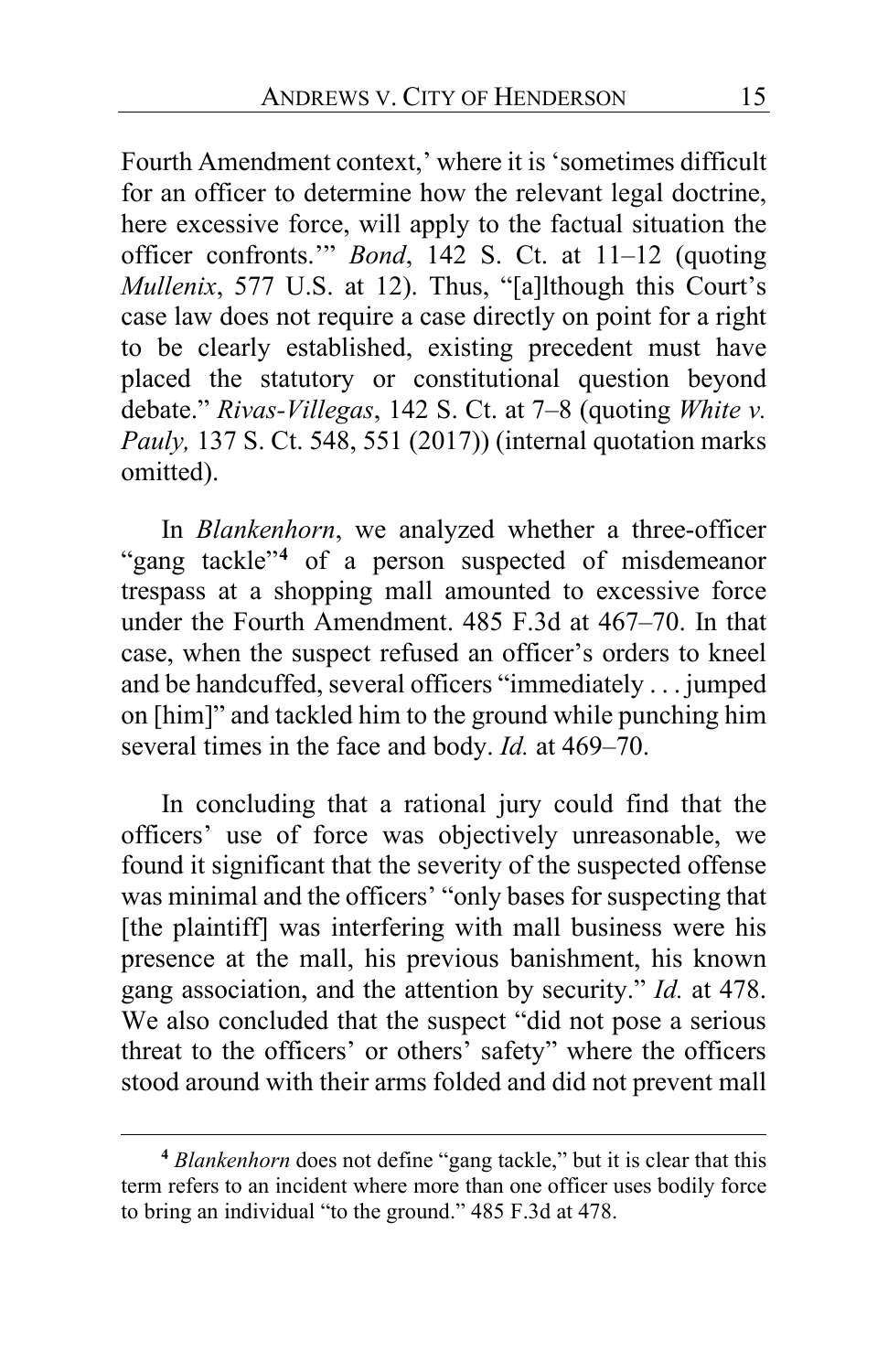patrons from entering the area. *Id.* Finally, although the suspect verbally refused to comply with one officer's direction that he kneel down, we held that a reasonable jury could conclude that the officers' use of force was unreasonable because they did not employ a lesser means of force before immediately tackling the plaintiff, and the plaintiff did not resist a lesser means of force before he was tackled. *Id.* at 478–79.

We hold that *Blankenhorn* clearly established—and thus "put a prudent officer on notice"—that an officer violates the Fourth Amendment by tackling and piling on top of a "relatively calm," non-resisting suspect who posed little threat of safety without any prior warning and without attempting a less violent means of effecting an arrest. 485 F.3d at 478, 481. As discussed above, these are the basic facts of this case when viewed in the light most favorable to Andrews. He was not fleeing, resisting arrest, or actively committing a crime, and the detectives knew that he was unarmed and specifically planned their tackle for that moment because of that knowledge. Accordingly, after *Blankenhorn*, it was "beyond debate" that their actions were objectively unreasonable under the circumstances. *White*, 137 S. Ct. at 551.

The only relevant distinction between this case and *Blankenhorn* is the nature of the suspected crimes—trespass versus armed robbery. The detectives claim that this distinction warrants reversal because *Blankenhorn* is only factually similar when analyzed at an inappropriately "high level of generality." *Rivas-Villegas*, 142 S. Ct. at 8. We reject this assertion. In both cases, the suspects posed no *immediate* threat to the officers or public safety when they were arrested. And other than the nature of the suspected crime, the facts of this case are either analogous to or more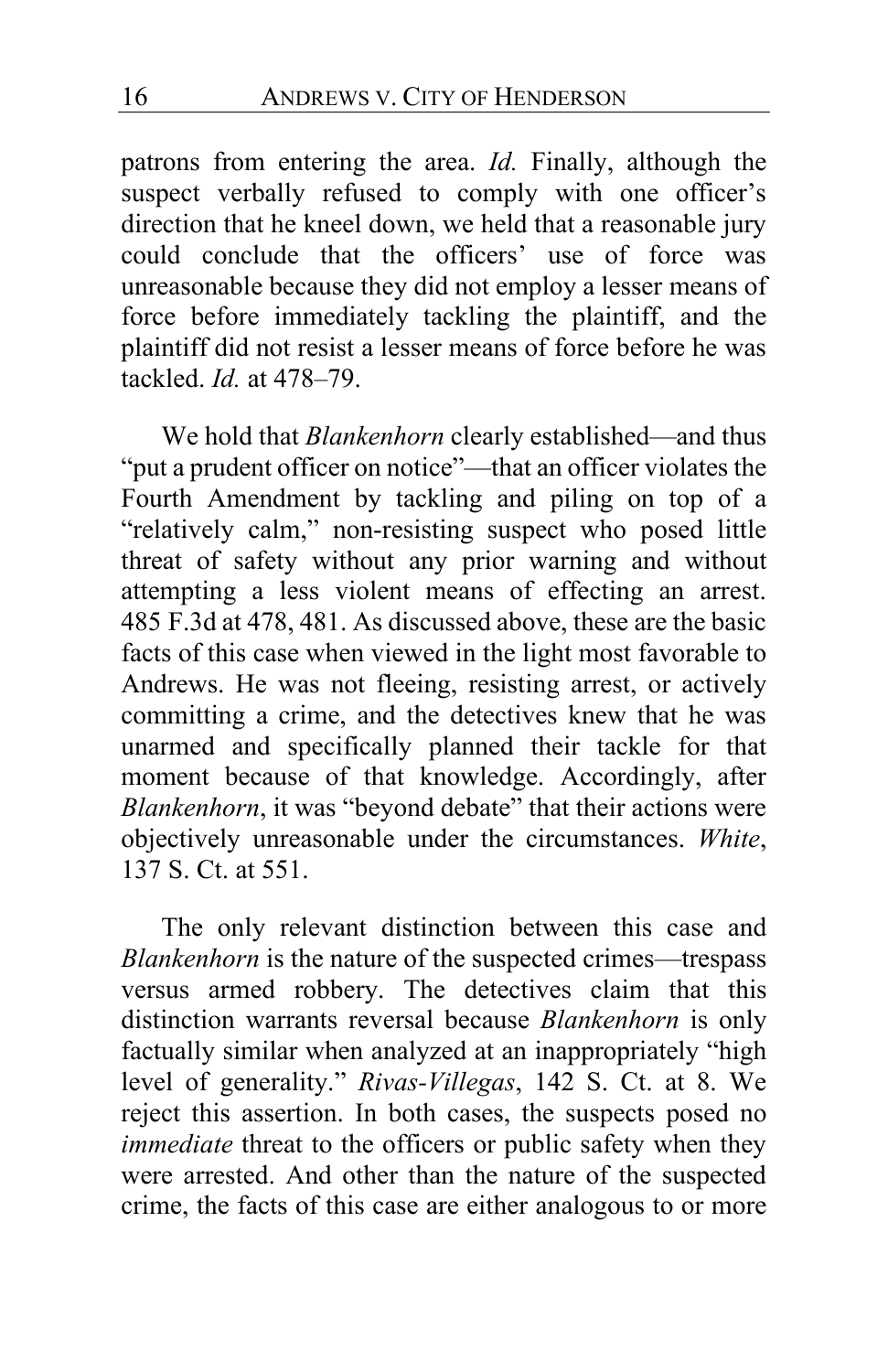favorable to Andrews than the facts in *Blankenhorn*. For example, the suspect in *Blankenhorn* was "rude, uncooperative, and verbally abusive" before his arrest. 485 F.3d at 469. But here, Andrews had no interaction with the detectives before they tackled him so they had no sense of whether he would be cooperative or not. Accordingly, we hold that *Blankenhorn* involved sufficiently similar facts to "move [this] case beyond the otherwise hazy borders between excessive and acceptable force." *Rivas-Villegas*, 142 S. Ct. at 9.

This conclusion is further buttressed by our precedent clearly establishing that a suspect's previous violent conduct does not justify non-trivial force where the suspect poses no *immediate* safety threat. *See, e.g.*, *Smith,* 394 F.3d at 702. In *Smith*, for example, a woman called the police to report domestic abuse by her husband and informed them "that [he] did not have a gun" and "there were no weapons in the house." *Id.* at 693. While arresting the husband, the officers pepper sprayed him, threw him to the ground, and ordered a dog to attack him. *Id.* at 694. In holding that the officers used excessive force, we explained that the severity of the husband's crime provided "little" justification for the officers' use of substantial force because "[the husband] was standing on his porch alone and separated from his wife," and because "[he] had no guns or other weapons in his possession and there were none in the house." *Id.* at 702–03. There, as in this case, we held that the government's interest in using significant force was low as there was no "basis for believing that [the husband] was armed or that he posed an immediate threat to anyone's safety." *Id.* at 702.

We have held this general principle to be true even in cases where the officers *did* know that a suspect was armed. *See George v. Morris*, 736 F.3d 829, 839 (9th Cir. 2013)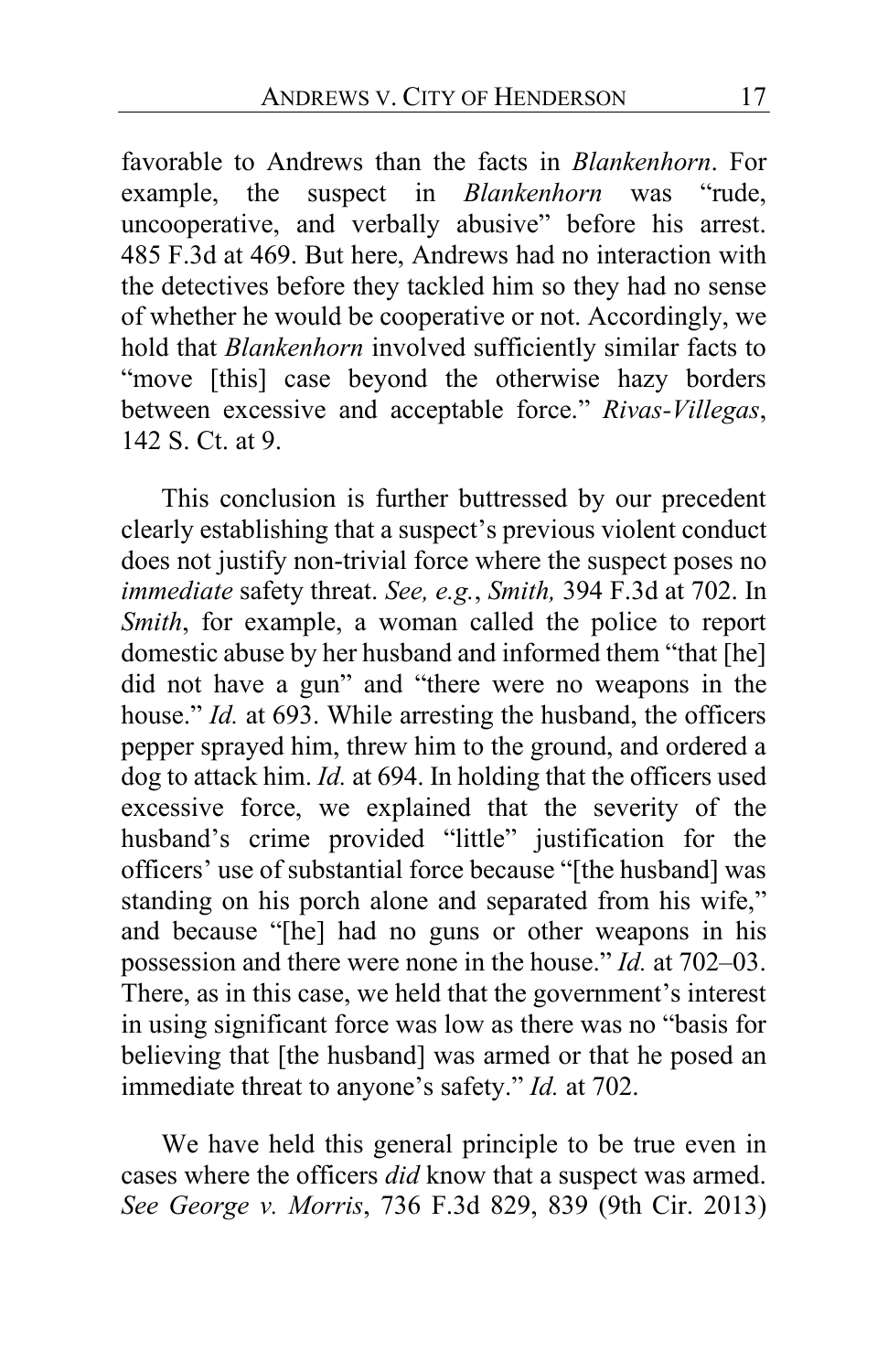(finding that officers used excessive force against a knowingly armed domestic violence suspect where his wife "was unscathed and not in jeopardy when deputies arrived," and the man was "not in the vicinity" but "on the couple's rear patio."); *Glenn*, 673 F.3d at 873 (finding that the officer's use of a bean bag gun against a suicidal suspect brandishing a knife was excessive where he was not threatening anyone but himself); *Harris v. Roderick*, 126 F.3d 1189, 1203 (9th Cir. 1997) (finding that deadly force against an armed suspect who had engaged in a shootout the previous day was not justified where he was running back inside the cabin where he resided and made no threatening movements). Thus, in addition to *Blankenhorn*, we find this precedent provided the detectives with ample notice that their surprise takedown violated Andrews's Fourth Amendment rights. *See Rivas-Villegas*, 142 S. Ct. at 9.

In sum, it was clearly established before the events of this case that the Fourth Amendment prohibits multiple officers from physically tackling a "relatively calm" suspect without providing any warning where the suspect is not posing an immediate danger to anyone, resisting arrest, or trying to flee unless the officers first attempt a less intrusive means of arrest. *Blankenhorn*, 485 F.3d at 481.

For all these reasons, we affirm the district court's denial of qualified immunity at summary judgment.

# **B. Pendent Jurisdiction**

Although this case comes before us on interlocutory appeal, the City requests that we exercise pendant jurisdiction over the district court's denial of its separate motion for summary judgment on Andrews's ratification theory. "A municipality is not entitled to assert the defense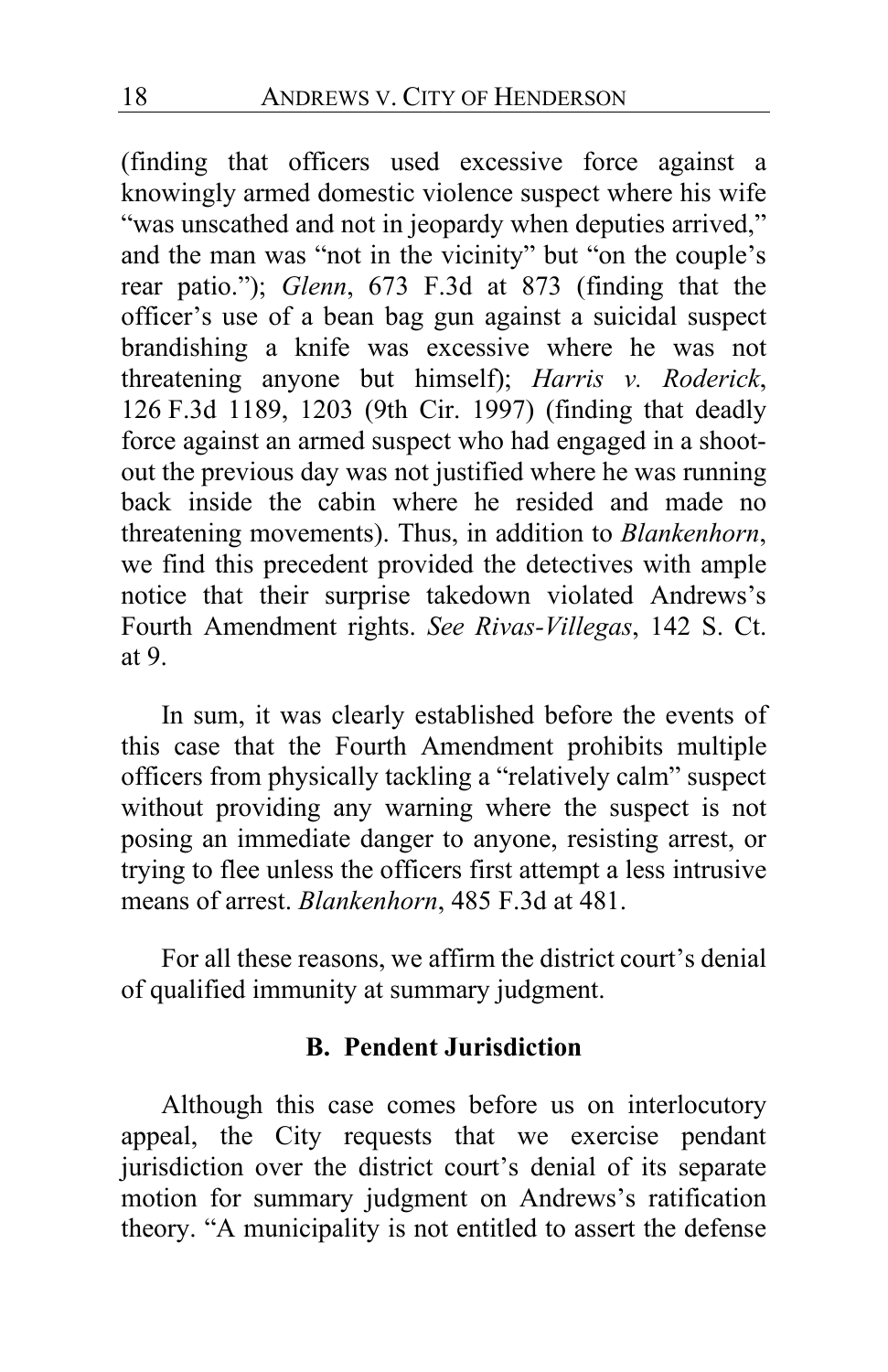of qualified immunity." *Hernandez v. City of San Jose*, 897 F.3d 1125, 1139 (9th Cir. 2018) (quoting *Huskey v. City of San Jose*, 204 F.3d 893, 902 (9th Cir. 2000)). "Thus the rule . . . that individual defendants can appeal from the denial of a motion for a summary judgment to obtain review of the merits of their qualified immunity defense does not empower a federal court to consider the denial of a municipality's motion for a summary judgment in a § 1983 action." *Huskey*, 204 F.3d at 902.

Nevertheless, a court may exercise pendent jurisdiction and "review an otherwise non-appealable ruling when it is 'inextricably intertwined' with . . . the order properly before [the court]." *Doe v. Regents of Univ. of Cal.*, 891 F.3d 1147, 1154 (9th Cir. 2018) (quoting *Meredith v. Oregon*, 321 F.3d 807, 812–13 (9th Cir. 2003)). This standard is met only when the issues are  $\cdot(a) \dots$  so intertwined that [the Court] must decide the pendent issue in order to review the claims properly raised on interlocutory appeal, or (b) resolution of the issue properly raised on interlocutory appeal necessarily resolves the pendent issue." *Hernandez,* 897 F.3d at 1139– 40. We interpret this standard "narrowly" and apply it only in "extremely limited" circumstances. *Id.* at 1139 (quoting *Puente Ariz. v. Arpaio*, 821 F.3d 1098, 1109 (9th Cir. 2016)).

We conclude that the City's § 1983 municipal liability is not inextricably intertwined with the detectives' claim of qualified immunity. The detectives' qualified immunity defense turns on whether they violated clearly established federal law, but the City's liability turns on whether an "official with final policy-making authority ratified a subordinate's unconstitutional decision or action and the basis for it." *Gillette v. Delmore*, 979 F.2d 1342, 1346–47 (9th Cir. 1992). We need not decide the ratification issue in order to resolve whether the detectives are entitled to